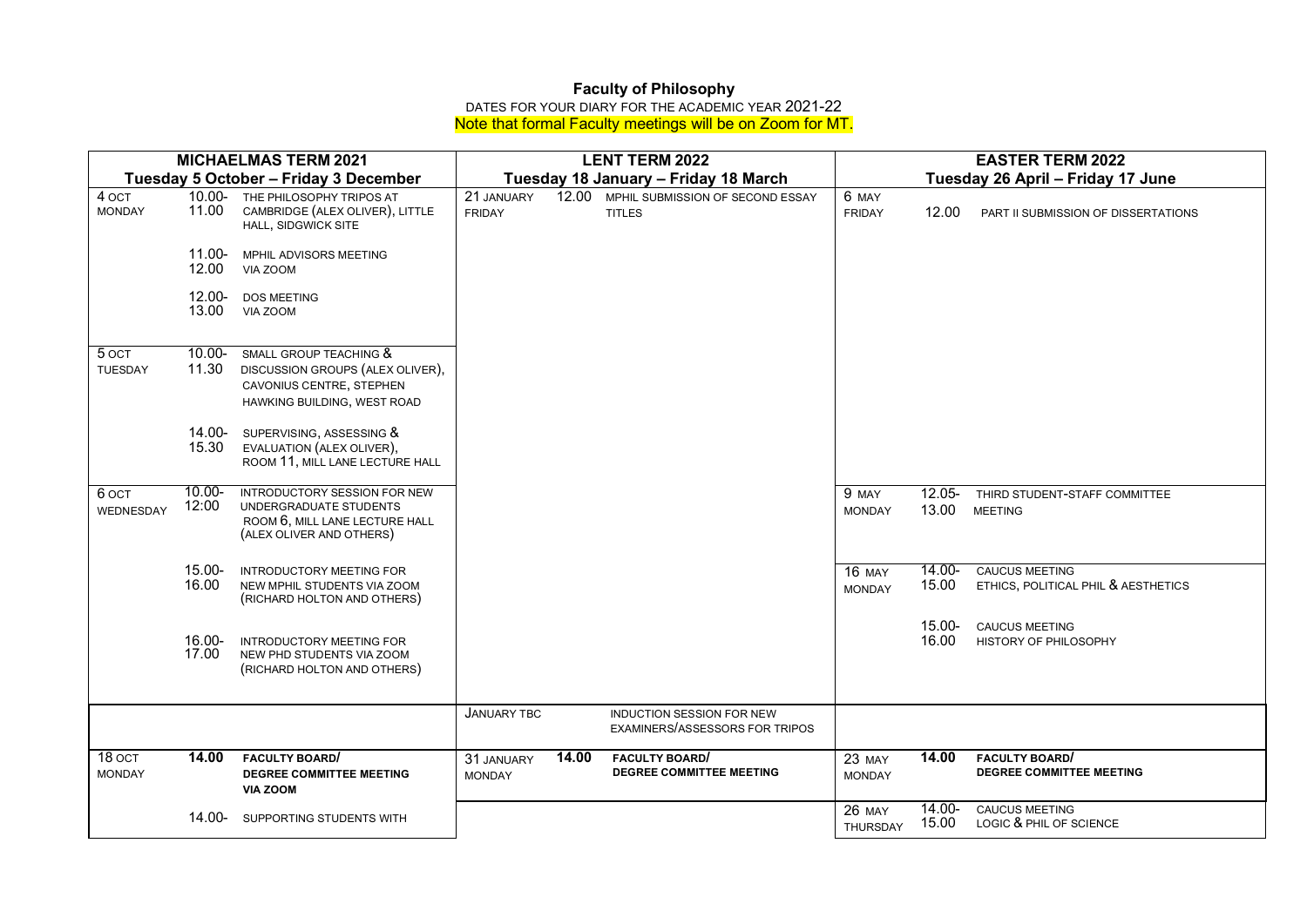| <b>MICHAELMAS TERM 2021</b><br>Tuesday 5 October - Friday 3 December |                    |                                                                                | <b>LENT TERM 2022</b><br>Tuesday 18 January - Friday 18 March |                              |                                                                                                          | <b>EASTER TERM 2022</b><br>Tuesday 26 April - Friday 17 June |                 |                                                                             |  |
|----------------------------------------------------------------------|--------------------|--------------------------------------------------------------------------------|---------------------------------------------------------------|------------------------------|----------------------------------------------------------------------------------------------------------|--------------------------------------------------------------|-----------------|-----------------------------------------------------------------------------|--|
| 15.00<br>SPECIAL NEEDS (KIRSTY WAYLAND)<br><b>VIA TEAMS</b>          |                    |                                                                                |                                                               |                              |                                                                                                          |                                                              | 15.00-<br>16.00 | <b>CAUCUS MEETING</b><br>METAPHYSICS & PHIL OF MIND                         |  |
|                                                                      |                    |                                                                                |                                                               |                              |                                                                                                          | <b>27 MAY</b><br><b>FRIDAY</b>                               |                 | PHILOSOPHY TRIPOS ASSESSMENTS START<br>AND MARKING STARTS SOON AFTER        |  |
| $1 - 14$ NOV                                                         |                    | CAMBRIDGE POSTGRADUATE<br><b>VIRTUAL OPEN DAYS</b>                             |                                                               |                              |                                                                                                          |                                                              |                 | <b>UNDERGRADUATE EXAMINERS' MEETINGS FOR</b><br>2020-21 ARE TO BE CONFIRMED |  |
| 1 NOV<br><b>MONDAY</b>                                               | $12.05 -$<br>13.00 | FIRST STAFF-STUDENT COMMITTEE<br><b>MEETING</b><br>VIA ZOOM                    | 7 FEB<br><b>MONDAY</b>                                        | $12.05 -$<br>13.00           | SECOND STAFF-STUDENT CTTEE<br><b>MEETING</b>                                                             |                                                              |                 |                                                                             |  |
| 12 NOV<br><b>FRIDAY</b>                                              | 12.00              | MPHIL SUBMISSION OF FIRST ESSAY<br><b>TITLES</b>                               | <b>FEBRUARY</b><br><b>TBC</b>                                 |                              | PART IA SETTING MEETING                                                                                  | 20 JUNE<br><b>MONDAY</b>                                     | 12.00           | MPHIL SUBMISSION OF DISSERTATION VIA MOODLE                                 |  |
| $15$ NOV<br><b>MONDAY</b><br>(REVISED DATE)                          | $14.00 -$<br>15.00 | <b>CAUCUS MEETING</b><br><b>LOGIC &amp; PHIL OF SCIENCE</b><br><b>VIA ZOOM</b> | FEBRUARY TBC                                                  |                              | PART IB SETTING MEETING                                                                                  |                                                              |                 |                                                                             |  |
|                                                                      | $15.00 -$<br>16.00 | <b>CAUCUS MEETING</b><br>METAPHYSICS & PHIL OF MIND<br><b>VIA ZOOM</b>         |                                                               |                              |                                                                                                          |                                                              |                 |                                                                             |  |
| 15-18 NOV<br>MONDAY-<br>THURSDAY<br><b>TBC</b>                       | <b>BOARDS</b>      | <b>EXPECTED DATES FOR ELECTION FOR</b><br>STUDENT REPRESENTATIVES ON FACULTY   |                                                               |                              |                                                                                                          |                                                              |                 |                                                                             |  |
| 19 NOV<br><b>FRIDAY</b>                                              | 12.00              | SUBMISSION OF EXTENDED ESSAY<br>AND DISSERTATION TITLES (PARTS IB AND II)      | FEBRUARY TBC                                                  |                              | PART II SETTING MEETING                                                                                  |                                                              |                 |                                                                             |  |
| 22 NOV<br><b>MONDAY</b>                                              | 14.00              | <b>FACULTY BOARD</b><br>DEGREE COMMITTEE MEETING<br><b>VIA ZOOM</b>            | 7 MARCH<br><b>MONDAY</b>                                      | 14.00                        | <b>FACULTY BOARD</b><br>DEGREE COMMITTEE MEETING                                                         | <b>21-28 JUNE</b><br>TUES-TUES                               |                 | MPHIL VIVA PERIOD                                                           |  |
| 29 NOV<br><b>MONDAY</b>                                              | 14.00-<br>15.00    | <b>CAUCUS MEETING</b><br>ETHICS, POL PHIL & AESTHETICS<br>VIA ZOOM             | 14 MARCH<br><b>MONDAY</b>                                     | $14.00 -$<br>15.00<br>15.00- | <b>CAUCUS MEETING</b><br>ETHICS, POL PHIL & AESTHETICS<br>PHILOSOPHY BOARD ROOM<br><b>CAUCUS MEETING</b> |                                                              |                 |                                                                             |  |
|                                                                      | 15.00-<br>16.00    | <b>CAUCUS MEETING</b><br>HISTORY OF PHILOSOPHY<br>VIA ZOOM                     |                                                               | 16.00                        | HISTORY OF PHILOSOPHY<br>PHILOSOPHY BOARD ROOM                                                           |                                                              |                 |                                                                             |  |
|                                                                      | 16.00-<br>17.00    | NEW MPHIL EXAMINERS TRAINING<br>(RICHARD HOLTON) VIA ZOOM                      |                                                               |                              |                                                                                                          |                                                              |                 |                                                                             |  |